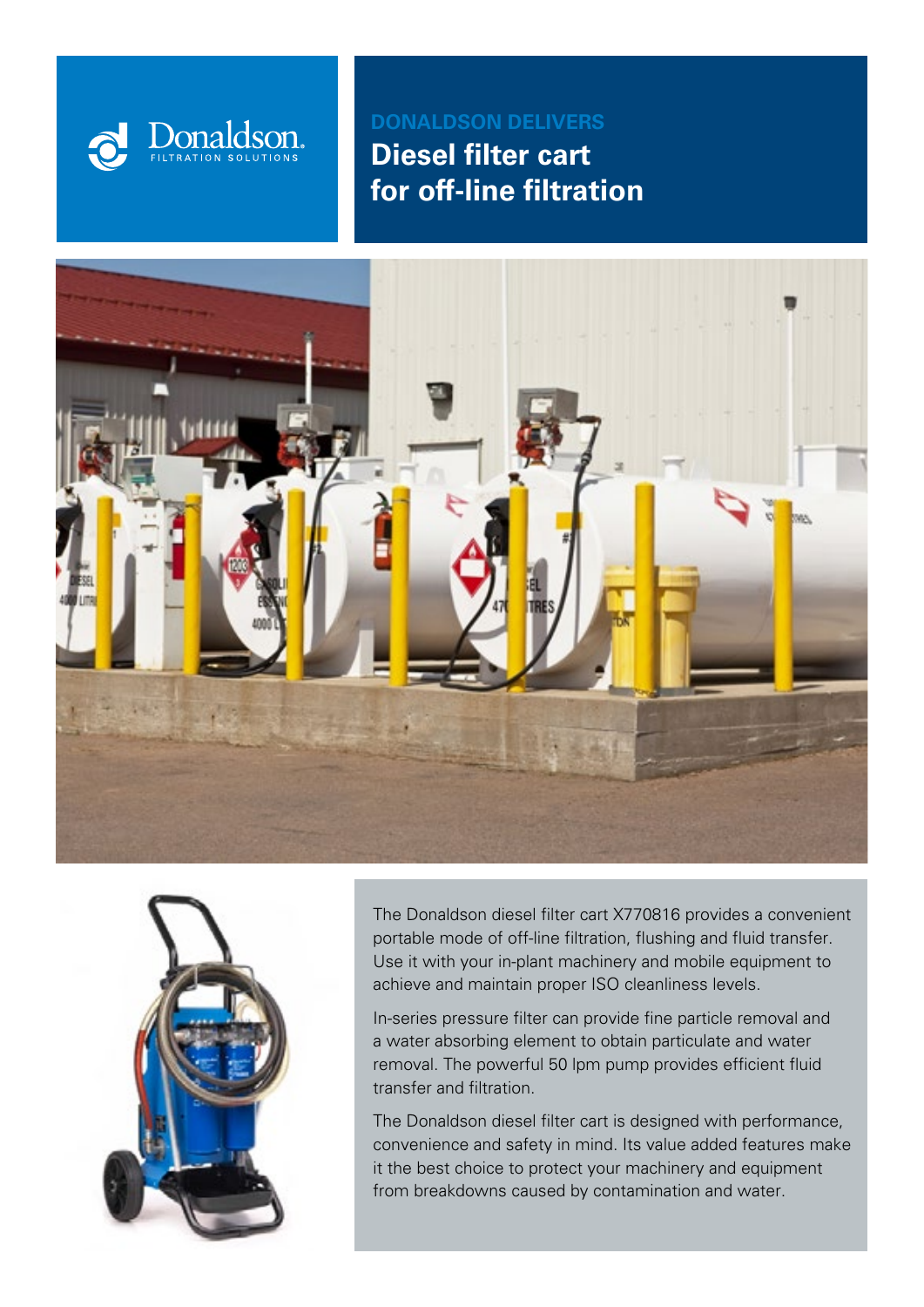# **Diesel filter cart features**

| 'Features,                   | <b>Benefits</b>                                                  |
|------------------------------|------------------------------------------------------------------|
| Rugged and durable frame     | Enables long service life                                        |
| High-efficiency media grades | Cost effective filtration                                        |
| Two pressure filters         | Two-stage filtration – Fine Particulate and/or Water             |
| Safety relief valve          | Prevents over pressurizing and damage to pump, hoses and filters |
| Overload protected switch    | Prevents motor/pump from overheating                             |

| <b>Applications</b>                        |                                                                                                                   |  |  |
|--------------------------------------------|-------------------------------------------------------------------------------------------------------------------|--|--|
| Filter new fluid                           | New fluids are usually above the recommended ISO cleanliness level.                                               |  |  |
| Off-line filtration                        | Filter cart can be used to supplement existing filtration                                                         |  |  |
| Transferring fluid                         | Fluid is transferred from a storage container (tote, drum, tank, etc.) to a<br>machine's reservoir                |  |  |
| Water removal                              | Using Donaldson water removal elements can help remove free water<br>from the system                              |  |  |
| Flushing after repairs and rebuilds        | After machines are serviced or repaired they need to be flushed thoroughly<br>before they are returned to service |  |  |
| Flushing during equipment<br>commissioning | New machines have original fabrication debris and dirt that has ingressed<br>during transport and storage         |  |  |





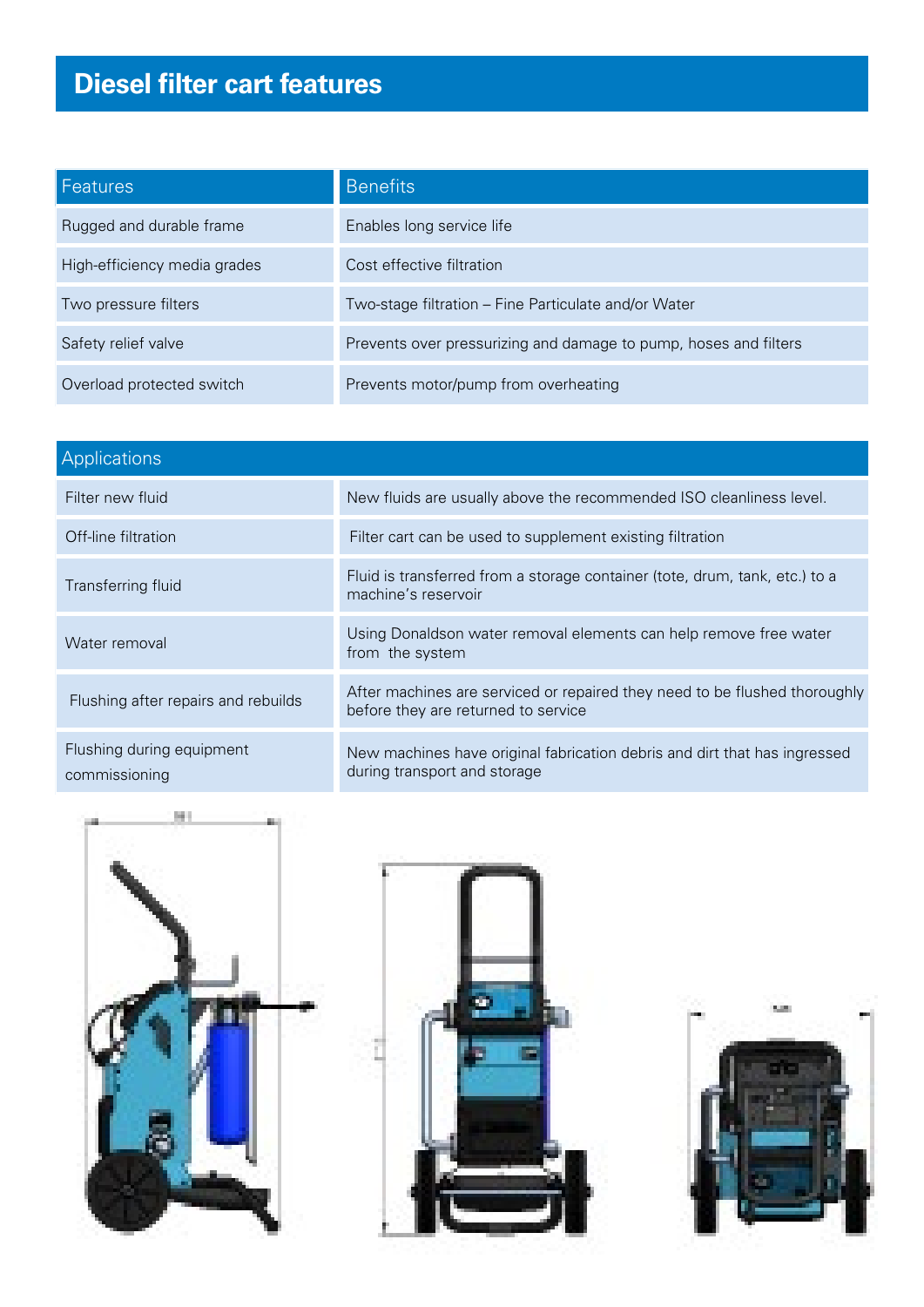#### **Differential pressure indicators**

- Lets you know when to change elements
- **• Two pressure filters**  mounted in series
- Allows for particulate/water removal or coarse/fine particle removal

#### **Removable angled drip tray**

• Easy clean up, fluid will not leak out when tipped back

#### **Motor mounted inside**

- Better balance
- Fluid will not drip on motor when changing filters
- Main pump protected by a cover

#### **Optional**

• Anti-drain suction valve



### **Dual electrical indicators with flashing on the dashboard + manometer for pump**

• (to monitor filter performance and give servicing instructions)

#### **Overload protected switch**

• Protects motor and pump from overheating

#### **Integrated safety relief valve**

• Protects against over pressurizing